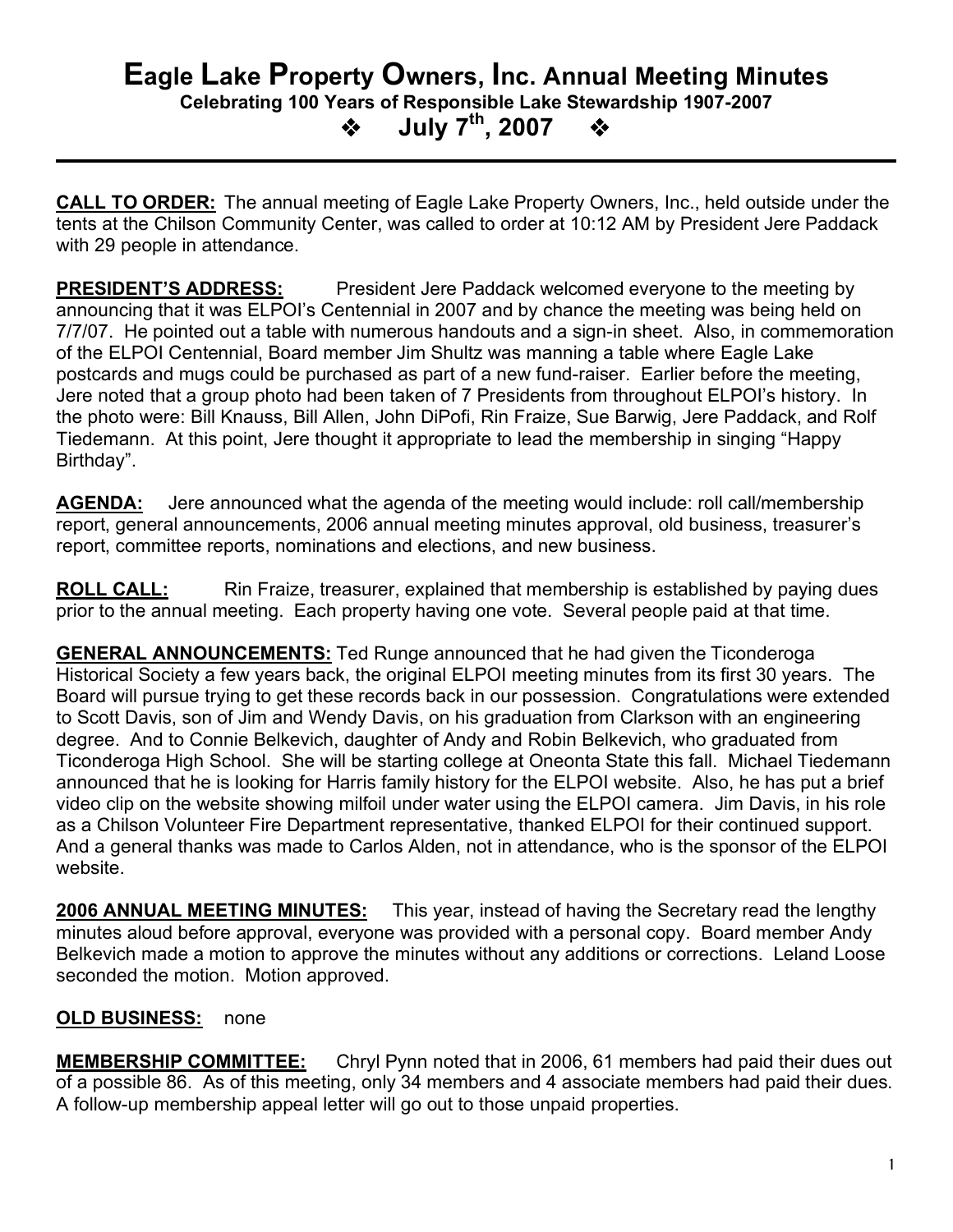**TREASURER'S REPORT:** Copies of ELPOI's current year spending budget were handed out to the membership. Rin, Treasurer, explained income and expenditures. He also informed the membership that all checks written require two signatures for security purposes. Ted Runge made a motion to accept the current financial statements. Sharon Zankel seconded, and the motion was approved. Rin reviewed the proposed budget for the coming year, noting that the fiscal year started on July 1. Each year, ELPOI contributes donations to worthy local organizations that are seen to benefit our membership. It was decided at the last regular board meeting to remove Moses-Ludington Hospital as a recipient of \$200, as an economy move looking at needed Milfoil funds. Paul Burroughs voiced his opinion that it was a bad idea, since MLH is the only local hospital, and has a real need for the donation. He made a motion to restore the donation to MLH at \$200. Chryl Pynn seconded the motion. Motion approved. Rin will make the adjustment to the budget. Carolyn Baldwin made a motion to accept the proposed budget with the one amendment. Bill Knauss seconded the motion. Motion approved. Rin thanked Todd Condon and International Paper for their donation of paper and copying services for all the handouts at this meeting and throughout the year.

**ADOPT-A-HIGHWAY COMMITTEE:** Committee Chair Tonya Condon reported that to date, 200 pounds of trash has been collected from Route 74 in Eagle Lake (about 4 miles). 6 major clean-ups have been held so far, along with weekly spot checks. Eagle Lake residents were asked to volunteer to pick-up trash whenever and wherever they can. Garbage bags are available from Todd and Tonya Condon, and Paul and Lloyd Burroughs will accept your full bags for transport to the DOT. Rolf Tiedemann also noted that Todd and Tonya requested two new larger Eagle Lake Property Owner signs from the DOT this spring. They were installed a few months ago, and are located at the east and west ends of Route 74 in Eagle Lake.

**FISH STOCKING COMMITTEE:** Andy Belkevich, Committee Chair, told the membership that the lake was stocked twice this spring with 900 Brown Trout running from 15"-18". All fish populations seem healthy, including native bass, pike and pan fish. Rin reported that Andy catches his fair share of trout and his share too.

**WATER QUALITY COMMITTEE:** Paul and Lloyd Burroughs reported that the lake continues to have very good water quality with high clarity. Paul and Lloyd conduct CSLAP testing (Citizens Statewide Lake Assessment Program) every 2 weeks during the summer. Secchi disk transparency readings taken by the Burroughs, measure visible distance. This year, clarity measured near 6 ½ meters. This national program out of Ohio compares data from lakes throughout the country. Eagle Lake rates very well in all categories. Dianne Tiedemann asked if any significant changes have occurred. The response was none. Labor Day is an ideal time for testing, but no increases in fecal coliform levels were detected. Any winter testing, not currently done, would not provide a good picture of lake use and activity. Paul reported no beaver activity at the dam during the past year, but several logs have been spotted on the lake that could potentially get stuck in the dam. Paul will recruit volunteers for removal if needed. The water level is good right now according to state standards. Calcium content is low, which is good in keeping Zebra Mussels out of the lake. Rolf Tiedemann interjected the need by everyone to be responsible and keep your boats and PWC's clean so as not to spread invasive species. Rolf, who heads the ELPOI Milfoil Eradication Program, elected to speak under new business regarding this matter and a recent grant submission.

**NOMINATIONS AND ELECTIONS:** Two Board Member terms are up this year. Lew Zankel said he would run for re-election. John (Jack) Devaney, not present, had offered to run. From the floor, Lloyd Burroughs made a motion to nominate Chryl Pynn. John Pynn seconded the motion. Motion approved. Since there were three people willing to run for two positions, a vote of the membership by ballot was held. Wendy Davis and Ted Runge counted the ballots. Jack Devaney and Chryl Pynn were elected. Following is the new ELPOI Board of Directors: Jere Paddack, President;